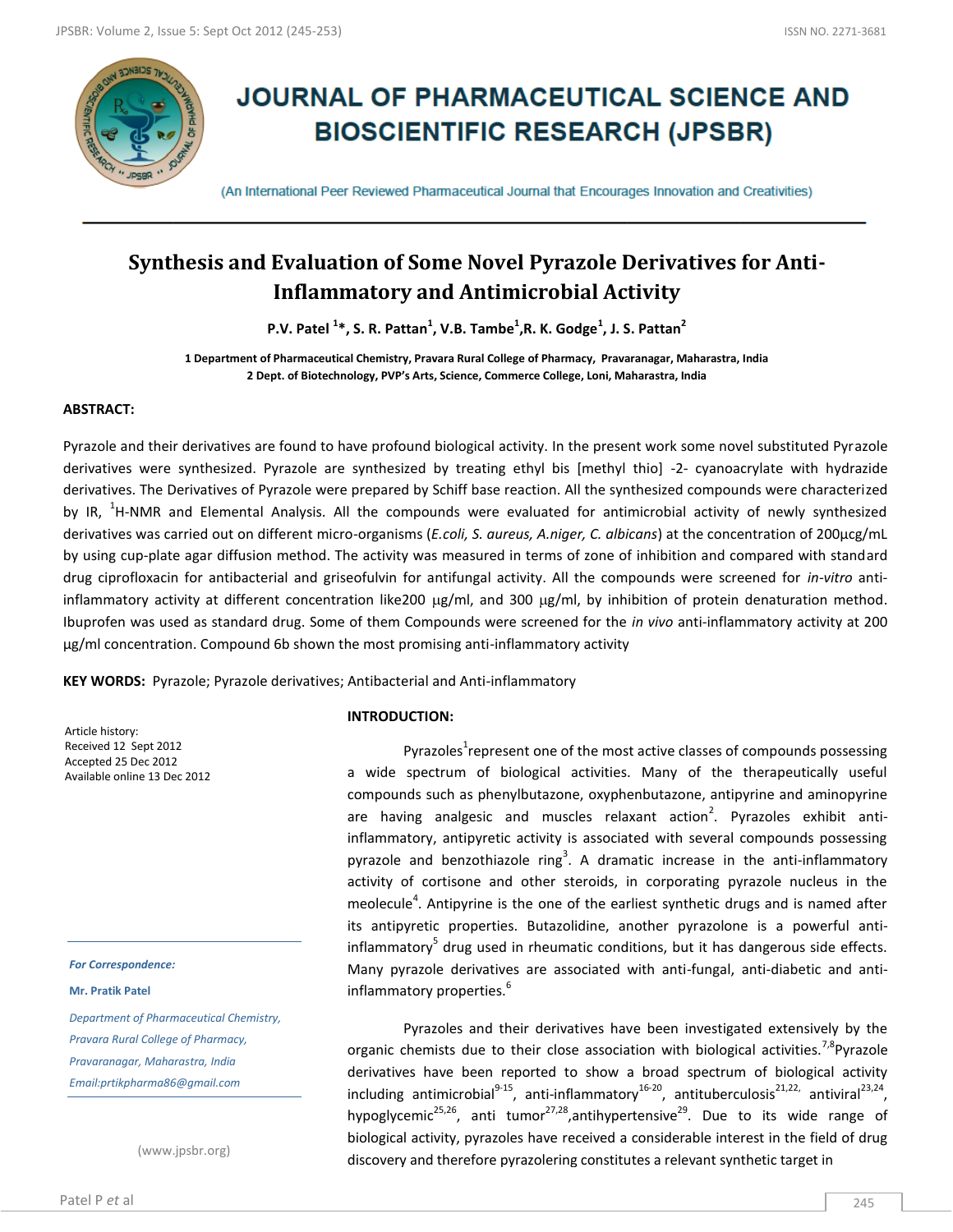#### pharmaceutical industry.

#### **Chemistry**

The synthesis of the Pyrazole derivatives **6a-l**was carried out following *Scheme 1*.Theethyl bis(methylthio)- 2 cynoacrylate**1** was reflux with hydrazides derivative in methanoland Produce Pyrazoles**3**. Then compounds **3** react with hydrazine hyadrate and produced hydrazide derivative **4** by replacing ethoxy group. Then compounds **5** react with ethylacetoacetate and produce another Pyrazolone ring. The final derivatives **6a-l**was prepared by Schiff base reaction by react with aldehyde compounds under microwave.

# **SCHEME 1**



| Table1: Substitution of Synthesized compounds |               |                         |  |
|-----------------------------------------------|---------------|-------------------------|--|
| Comp.(6)                                      | R-            | <b>R'-</b>              |  |
| 6a                                            | Pyrazine-2CO- | Ph-                     |  |
| 6b                                            | Pyrazine-2CO- | 4-OCH <sub>3</sub> -Ph- |  |
| 6с                                            | Pyrazine-2CO- | 2-OH-Ph-                |  |
| 6d                                            | Pyrazine-2CO- | Ph-CH=CH-               |  |
| 6e                                            | Pyridine-4CO- | Ph-                     |  |
| 6f                                            | Pyridine-4CO- | 4-OCH <sub>3</sub> -Ph- |  |
| 6g                                            | Pyridine-4CO- | 2-OH-Ph-                |  |
| 6h                                            | Pyridine-4CO- | Ph-CH=CH-               |  |
| 6i                                            | Ph-           | Ph-                     |  |
| 6j                                            | Ph-           | 4-OCH <sub>3</sub> -Ph- |  |
| 6k                                            | Ph-           | 2-OH-Ph-                |  |
| 61                                            | Ph-           | Ph-CH=CH-               |  |

# **Results and Discussion**

Formation of pyrazole(6) was confirmed on the basis of elemental analysis, NMR and IR spectral data. In the IR spectrum of 6c, 6g and 6k a broad absorption band around  $3394 - 3400$ cm<sup>-1</sup> (O-H str.) indicates the presence of hydrogen bonded hydroxyl group in the compound. In the IR spectrum of 6b, 6c, 6f, 6g, 6j and 6k a broad absorption band around  $1012-1104$ cm<sup>-1</sup> (C-O), indicates the presence of hydroxy and methoxy group in the compound. The shift in the frequency to lower values could be explained on the basis of the mesomeric shift and intramolecular hydrogen bonding. The other prominent absorption bands observed in the IR spectrum are 1698-1732cm $^{-1}$  for (C=O),1630-1659cm $^{-1}$  (C=N),1015-1286cm $^{-1}$  $(C-N)$ ,1012-1104cm<sup>-1</sup> (C-O), 662-694cm<sup>-1</sup> (C-S). <sup>1</sup>H NMR spectrum of 6a showed a singlet at  $δ9.38(s, 1H of 2-pyrazine)$ 8.76(*d*, 2H of 2- pyrazine), 8.36(*s*, 1H of CH), 7.80(*d*, 2H of benzylidenimine), 7.55(*t*, 3H of benzylidenimine), 2.58(*s*, 3H of SCH<sub>3</sub>), 2.24(*s*, 1H of CH<sub>2</sub>), 1.90(*s*, 1H of CH<sub>3</sub>);. Compound 6c containing proton of hydroxyl group resonated as a singlet at  $\delta$ 10.98. Singlet at  $\delta$ 3.80 in 6b due to 3H of methoxy group.

All the compounds were screened for antibacterial activity at 200  $\mu$ g/ml concentration. However the compounds **6b**, **6c, 6f**, **6j** and **6k** have shown maximum antibacterial activity, while the remaining compounds have also shown moderate antibacterial activity, when compared with standard drug **Ciprofloxacin** against *Staphylococcus aureus* (Gram positive) and *Escherichia coli* (Gram negative).

All the compounds were screened for antifungal activity. However Compound **6b, 6f, 6g**, **6j**, and **6k** have showed maximum activity, while the remaining compounds have also shown moderate Antifungal activity, when compared with standard **Griseofulvin** against*Aspergillus niger* & *Candida albicans*.

All the compounds were screened for *in-vitro* antiinflammatory activity at different concentration like 200  $\mu$ g/ml, and 300  $\mu$ g/ml, by inhibition of protein denaturation method. Compounds **6b, 6c, 6f, 6g**, **6k** and **6l** have shown promising anti-inflammatory activity. **Ibuprofen** was used as standard drug. The Compounds**6a, 6b, 6c, 6d**, **6b** and **6c** were screened for the *in vivo* anti-inflammatory activity at 200 µg/ml concentrations. Compound**6b, 6c, 6d**, **6b** and **6c** shows good anti-inflammatory activity.

Regarding the above result, it is suggested that compounds substituted with electron-releasing groups (-OCH3, -OH) increase the antimicrobial activity and anti-inflammatory activity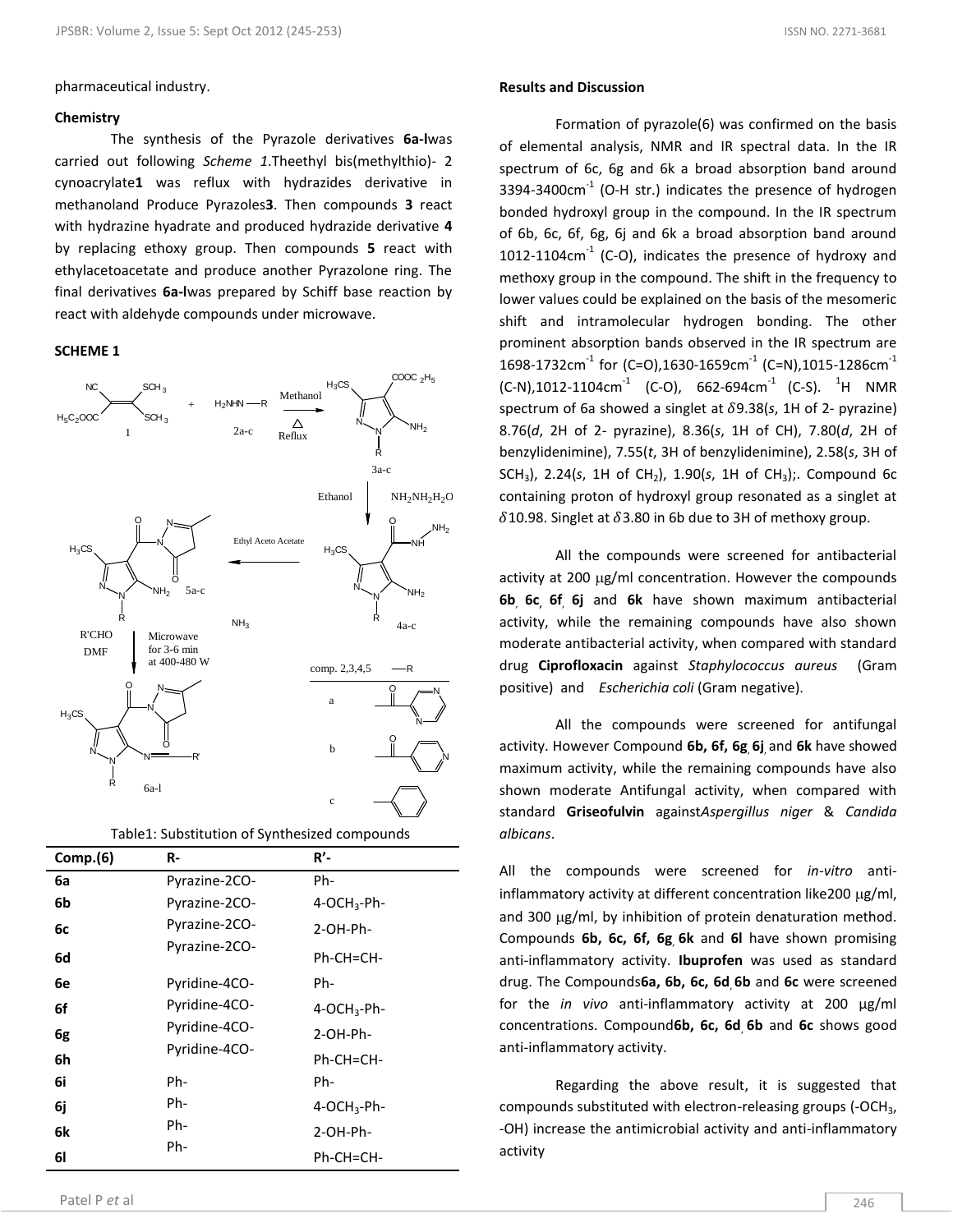#### **Pharmacological and Microbiological Screening**

#### Anti-inflammatory activity:

In-vitro anti-inflammatory activity- *Inhibition of protein denaturation*: 30,31

The standard drug and synthesized compounds (**6**) were dissolved in minimumquantity of dimethyl formamide (DMF) and diluted with phosphate buffer (0.2 M,pH 7.4). Final concentration of DMF in all solution was less than2.5%. Testsolution (1ml) containing different concentrations of drug was mixed with 1 ml of1mM albumin solution in phosphate buffer and incubated at 27° + 1° C in BODincubator for 15 min. Denaturation was induced by keeping the reaction mixtureat  $60^\circ$  + 1° C in water bath for 10 min. After cooling, the turbidity was measured denaturation was calculated from control where no drug was added.Each experiment was done in triplicate and average is taken. The Ibuprofen was use as standard drug.

# **Table 2:** *In-vitro* **Anti-inflammatory activity of the synthesized compounds**

| Compound  | Absorbance Value<br>(Mean + SE) | Inhibition<br>Denaturation | of |
|-----------|---------------------------------|----------------------------|----|
|           |                                 | (in %)                     |    |
|           | 200 μg/mL                       | 200 μg/mL                  |    |
|           |                                 |                            |    |
| Control   | 0.095                           |                            |    |
| Ibuprofen | 0.180                           | 89.4%                      |    |
| 6a        | 0.142                           | 49.47%                     |    |
| 6b        | 0.162                           | 70.52%                     |    |
| 6c        | 0.156                           | 64.21%                     |    |
| 6d        | 0.130                           | 36.84%                     |    |
| 6e        | 0.134                           | 41.05%                     |    |
| 6f        | 0.146                           | 53.68%                     |    |
| 6g        | 0.155                           | 63.15%                     |    |
| 6h        | 0.135                           | 42.10%                     |    |
| 6i        | 0.130                           | 36.84%                     |    |
| 6j        | 0.141                           | 48.42%                     |    |
| 6k        | 0.160                           | 68.42%                     |    |
| <b>61</b> | 0.142                           | 49.47%                     |    |
|           |                                 |                            |    |

The percentage inhibition of denaturation was calculated byusing following formula.

% of Inhibition =  $100$  X [Vt / Vc – 1] Where, Vt = Mean absorbence of test sample. Vc = Mean absorbence of control

#### **In –Vivo Anti-Inflammatory Activity:**

Oedema was produced by using type IV lambada carrageenan from sigma laboratories. Foot volumes were measured in Plethysmometer by water displacement.

The instrument was calibrated before performing the experiment using standard calibrated probe number and standard drug used Diclofenac sodium.

# **Method:**

# **Acute oral toxicity – Acute toxic class method:<sup>32</sup>**

The acute oral toxicity was carried out as per the guidelines set by Organization for Economic Co-operation and Development (OECD), revised draft guidelines 423, received from Committee for the Purpose of Control and Supervision of Experiments on Animals (CPCSEA), Ministry of Social Justice and Empowerment, Government of India.

The method enables judgment with respect to classifying the test substance to one of the series of toxicity classics defined by fixed  $LD_{50}$  cut off values. Healthy young Swiss Albino mice of either sex weighing 20-25 gms were grouped into 4 groups of six animals each, starved for 24 h with water ad libitum prior to test. On the day of the experiment animals were administered with different compounds to different groups in an increasing dose of 10, 20, 100, 200, 1000 and 2000 mg/kg body weight orally. The animals were then observed continuously for 3 h for general behavioral, neurological, autonomic profiles and then every 30 min for next 3 h and finally for next 24 h or till death. The  $LD_{50}$  of the compounds was found to be 2000mg/kg body wt. one tenth of the dose was selected as a therapeutic dose for evaluation (i.e. 200mg/kg).

# **Acute anti-inflammatory method:**

# *Carrageenan Induced Rat hind Paw Edema:* **33, 34**

Anti-inflammatory activity was determined by Carrageenan Induced Rat hind Paw method of winter et al. wistar rats (170-220 g) was used for the experiment. The conventional laboratory diet was fed with adequate supply of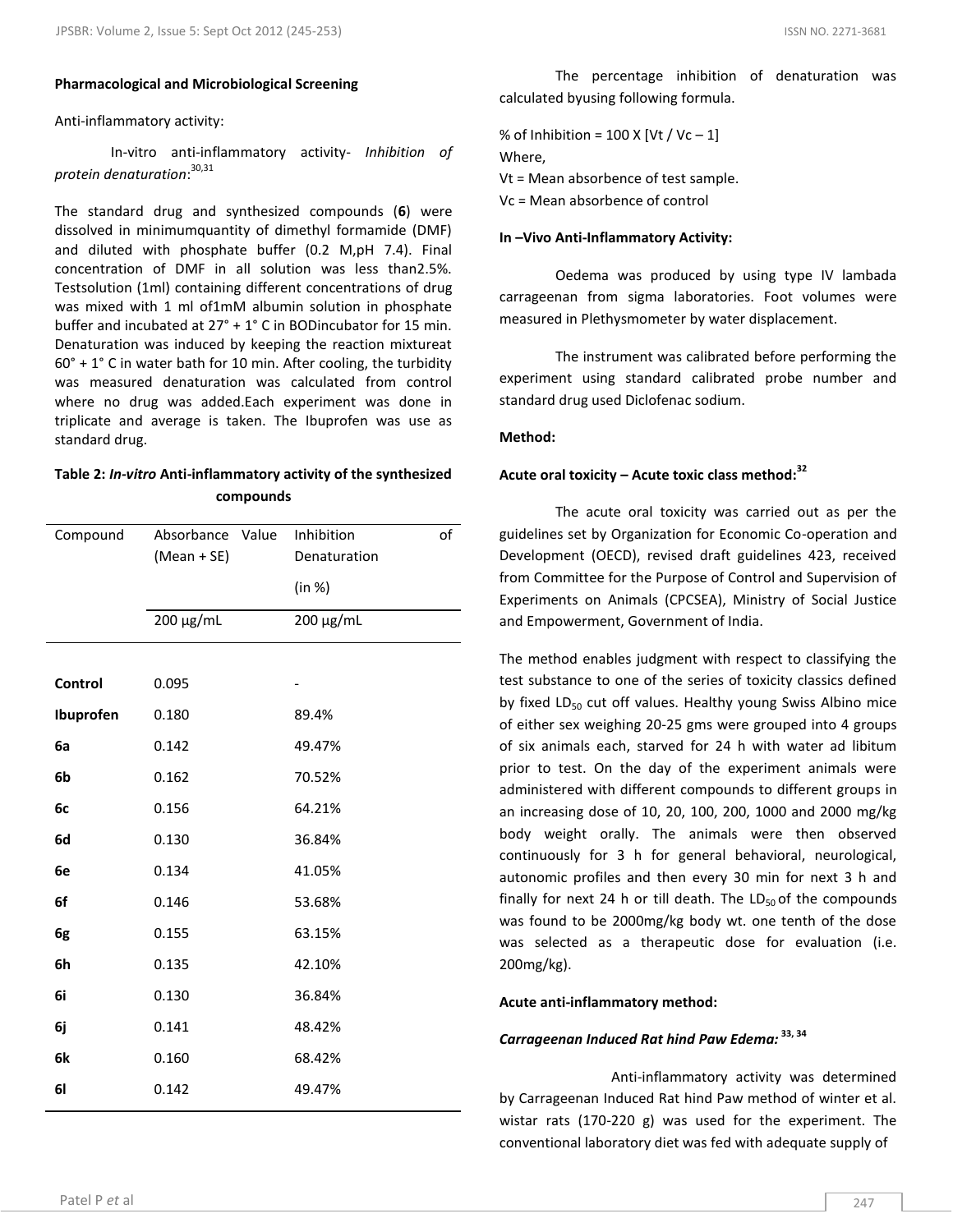drinking water. The animals were randomly selected, marked to permit individual identification and kept in polypropylene cages for one week prior to dosing to allow acclimatization of them to laboratory conditions. The drugs were prepared as a suspension by triturating with water and 0.5% sodium CMC. The standard group received 50mg/kg body weight of Diclofenac sodium, test group received 200mg/kg body weight of synthesized compounds and the control group received 1% w/v of CMC.

All the treatment compounds were administered 30min. prior to carrageenan. Acute inflammation was induced in each group by injecting 0.1ml of freshly prepared carrageenan (0.1 ml of 1% suspension in 0.9% saline) into the sub-plantar region of right hind paw. A mark was put on the leg at the mallaleous region to facilitate the dipping of the leg to the same level at the second and subsequent times. The initial reading was taken at 0hr., i.e., immediately after injecting carrageenan and the procedure was repeated at 1, 2, and 3 hours after carrageenan injection with the help of Plethysmometer.

| Compound          | Increase paw volume   |                       |                       | % Decrease paw<br>after 3<br>volume |
|-------------------|-----------------------|-----------------------|-----------------------|-------------------------------------|
|                   | 1 hour                | 2 hour                | 3 hour                | hour                                |
| Control           | $0.37(\pm 0.02)$      | $0.39(\pm 0.008)$     | $0.45(\pm 0.03)$      |                                     |
| Diclofenac sodium | $0.10(\pm 0.03)$ ***  | $0.10(\pm 0.05)$ ***  | $0.12(\pm 0.011)$ *** | 73.33                               |
| 6a                | $0.12(\pm 0.007)$ *** | $0.23(\pm 0.03)$ **   | $0.26(\pm 0.02)$ **   | 42.22                               |
| 6b                | $0.08(\pm 0.02)$ ***  | $0.09(\pm 0.05)$ ***  | $0.13(\pm 0.009)$ *** | 71.22                               |
| 6g                | $0.08(\pm 0.009)$ *** | $0.12(\pm 0.05)$ ***  | $0.17(\pm 0.011)$ *** | 62.23                               |
| 6h                | $0.10(\pm 0.06)$ ***  | $0.13(\pm 0.009)$ *** | $0.16(\pm 0.02)$ ***  | 64.45                               |
| 6j                | $0.07(\pm 0.04)$ ***  | $0.09(\pm 0.05)$ ***  | $0.14(\pm 0.009)$ *** | 68.89                               |
| 6k                | $0.11(\pm 0.03)$ ***  | $0.14(\pm 0.07)$ ***  | $0.16(\pm 0.012)$ *** | 64.45                               |

# **Table 3: In-vivo Anti-inflammatory activity of the synthesized compounds**

The difference between 0 hour reading and one of the subsequent readings provides the actual edema volume at that time. The mean paw volume at different times was calculated and compared with the control. The percentage inhibition of inflammation after 3 hour was then calculated by using the formula.

% of Inhibition =  $100$  X  $[1 - Vt / Vc]$ 

Where,

Vt = Edema volume in the rat treated with test drugs

Vc = Edema volume in the rat treated with control Antibacterial studies

The newly synthesized compounds were screened for theirantibacterial activity against Escherichia coli (ATCC-25922) and Staphylococcus aureus (ATCC-25923) bacterial

Patel P *et* al 248

strains by disc diffusionmethod.<sup>35,36</sup> Discs measuring 6.25 mm in diameter werepunched from Whatman no.1 filter paper. Batches of 100 discswere dispensed to each screw capped bottles and sterilized bydry heat at  $140^{\circ}$ C for an hour. The test compounds were preparedwith different concentrations using dimethylformamide.One milliliter containing 100 times the amount of chemical ineach disc was added to each bottle, which contains 100 discs.The discs of each concentration were placed in triplicate in nutrientagar medium seeded with fresh bacteria separately. Theincubation was carried out at 37  $^{\circ}$ C for 24 h. Ciprofloxacinwas used as a standard drug. Solvent and growth controlswere prepared and kept. Zones of inhibition and minimum inhibitoryconcentrations (MICs) were noted. The results of antibacterialstudies are given in Table 4.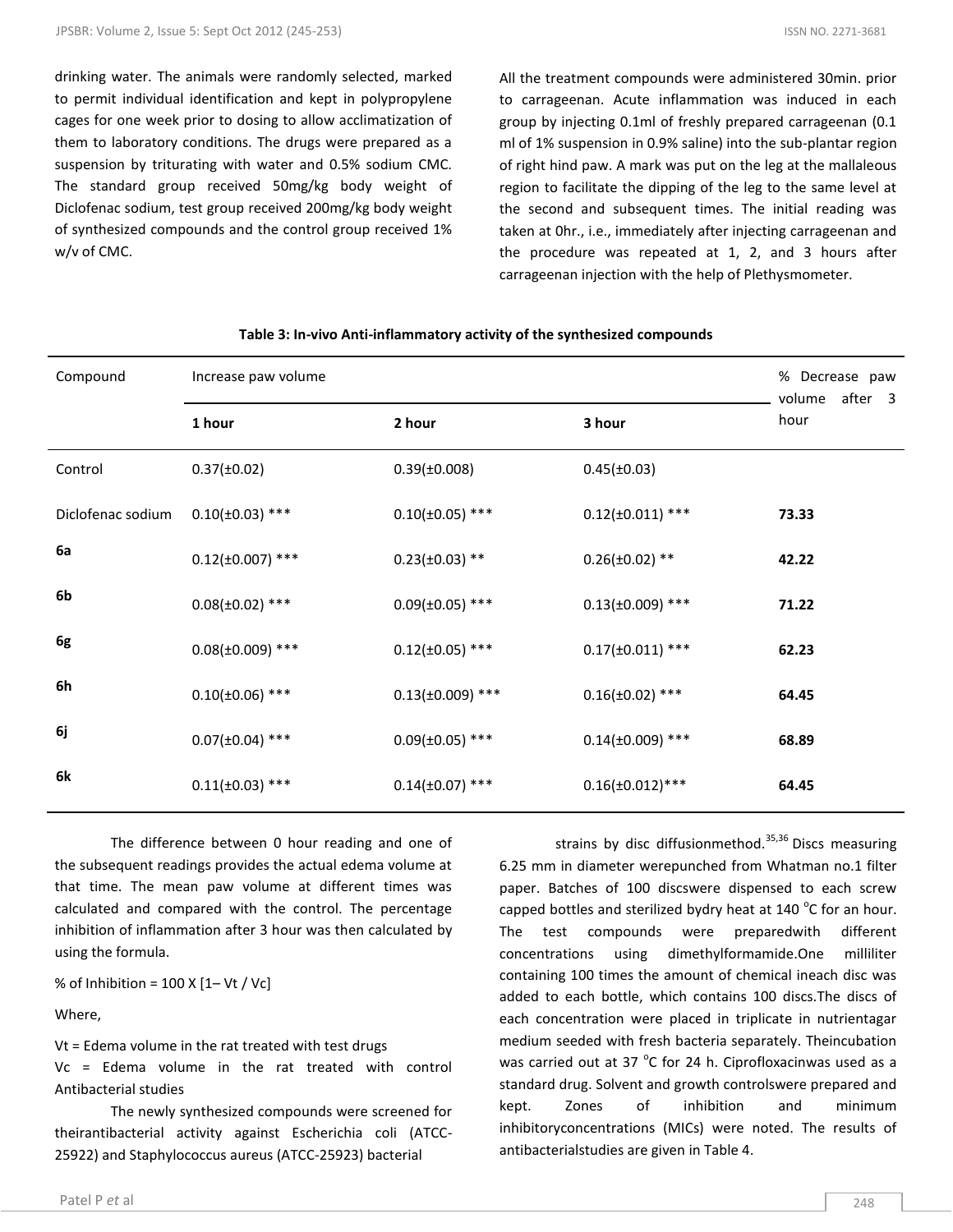The investigation of antibacterial screening data revealed that all the tested compounds showed moderate to good bacterial inhibition. Compounds**6b**,**6c,6f**, **6j** and **6k**  showed very good activity almost equivalentto that of standard against all the bacterial strains.

#### **Antifungal studies**

Newly prepared compounds were screened for their antifungal activity against *A. niger* NCIM 596 and*C. albicans*(NCIM 3102) in DMSO by serial plate dilution method.<sup>37,38</sup> Sabourands agar media were prepared by dissolvingpeptone (1 g), D-glucose (4 g) and agar (2 g) in distilled water(100 ml) and adjusting pH to 5.7. Normal saline was used tomake a suspension of spore of fungal strain for lawning. Aloopful of particular fungal strain was transferred to 3 ml salineto get a suspension of corresponding species. Agar media(20 ml) were poured into each Petri dish. Excess of suspensionwas decanted and the plates were dried by placing in an incubatorat 37  $^{\circ}$ C for 1 h. Using an agar punch, wells were madeand each wells were labeled. A control was also prepared in triplicate and maintained at 37  $^{\circ}$ C for 3-4 days. Zone of inhibitionand minimum inhibitory concentration (MIC) were noted. The activity of each compound was compared with Griseofulvin as the standard drug. The results of antifungal studiesare given in Table 4.

| Table 4: Anti-bacterial and Anti-fungal activity of synthesized |
|-----------------------------------------------------------------|
| compounds                                                       |

| Compd.        | Zone of inhibition at 200µcg/mL (in mm.) |             |             |                          |
|---------------|------------------------------------------|-------------|-------------|--------------------------|
|               | E. coli                                  | S. aureus   | A. niger    | C. albicans              |
|               | <b>ATCC</b>                              | <b>ATCC</b> | <b>NCIM</b> | <b>NCIM</b>              |
|               | 25922                                    | 25923       | 596         | 3102                     |
| 6a            | 16                                       | 14          | 12          | 16                       |
| 6b            | 18                                       | 23          | 21          | 23                       |
| 6c            | 21                                       | 24          | 21          | 18                       |
| 6d            | 15                                       | 16          | 14          | 18                       |
| 6e            | 12                                       | 14          | 16          | 14                       |
| 6f            | 18                                       | 22          | 24          | 25                       |
| 6g            | 16                                       | 19          | 23          | 24                       |
| 6h            | 18                                       | 17          | 14          | 22                       |
| 6i            | 13                                       | 14          | 12          | 20                       |
| 6j            | 18                                       | 21          | 22          | 24                       |
| 6k            | 22                                       | 24          | 20          | 26                       |
| 61            | 18                                       | 12          | 17          | 13                       |
| Ciprofloxacin | 28                                       | 26          |             | $\overline{\phantom{0}}$ |
| Griseofulvin  |                                          |             | 28          | 25                       |

The antifungal screening data showed moderate to good activitybut compounds particularly **6b, 6f,6g**, **6j**, and**6k**emerged as very active against both the fungal strains.

# **Conclusion**

Around 12 new Pyrazole derivatives were synthesized, with the standard chemicals and well established procedures. The synthesized compounds were tested for their Preliminary Tests, Physical Constants, TLC etc.The structures of the final compounds were confirmed by IR,  $^{1}$ H-NMR Spectra and CHN analysis.The proposed compounds were screened for their Antibacterial, Antifungal and and Anti-inflammatory activities with the standard drugs in the well-equipped microbiology and pharmacology lab by using standard methods.Compounds**6b, 6c, 6f, 6j and 6k**were found to posses maximum activity against both*escherichia coli*, *staphylococcus aureus*.Compounds **6b, 6f, 6g, 6j, and6k**showed maximal activity againstboth*aspergillus niger* and *candida albicans*.Compounds **6b, 6c, 6f, 6g, 6kand6l**have shown promising *in-vitro* anti-inflammatory activity.Compound**6b, 6c, 6d, 6band6c**shows good anti-inflammatory activity.Compounds substituted with electron-releasing groups (-OCH3, -OH) increase the antimicrobial activity and antiinflammatory activity.

The proposed work has given out many active Antibacterial, Antifungal, Anti-tubercular and Antiinflammatory agents. Some of the compounds have showed excellent activities. These compounds with suitable modification can be explored better for their therapeutic activities in the future.

# **Experimental protocols**

#### Introduction:

The identification and characterization of the prepared compounds were carried out by the following procedure to ascertain that all prepared compounds were of different chemical nature than the respective parent compound. Physical constant, Thin Layer Chromatography (TLC),FT-Infrared Spectroscopy (FT-IR),Nuclear Magnetic Resonance Spectroscopy  $(^1$ H-NMR), Elemental Analysis (C,H,N).

The melting points of the organic compounds were determined by open capillary in a heavy liquid paraffin bath. Melting point is a valuable criterion of purity for an organic compound, as a pure crystal is having definite and sharp melting point.Chromatography is an important technique to identify the formulation of new compounds and also to determine the purity of the compounds. The  $R_f$  value is the characteristic for each compound and it was measured by using TLC solnent Methanol:Benzene(1:9).FTIR can be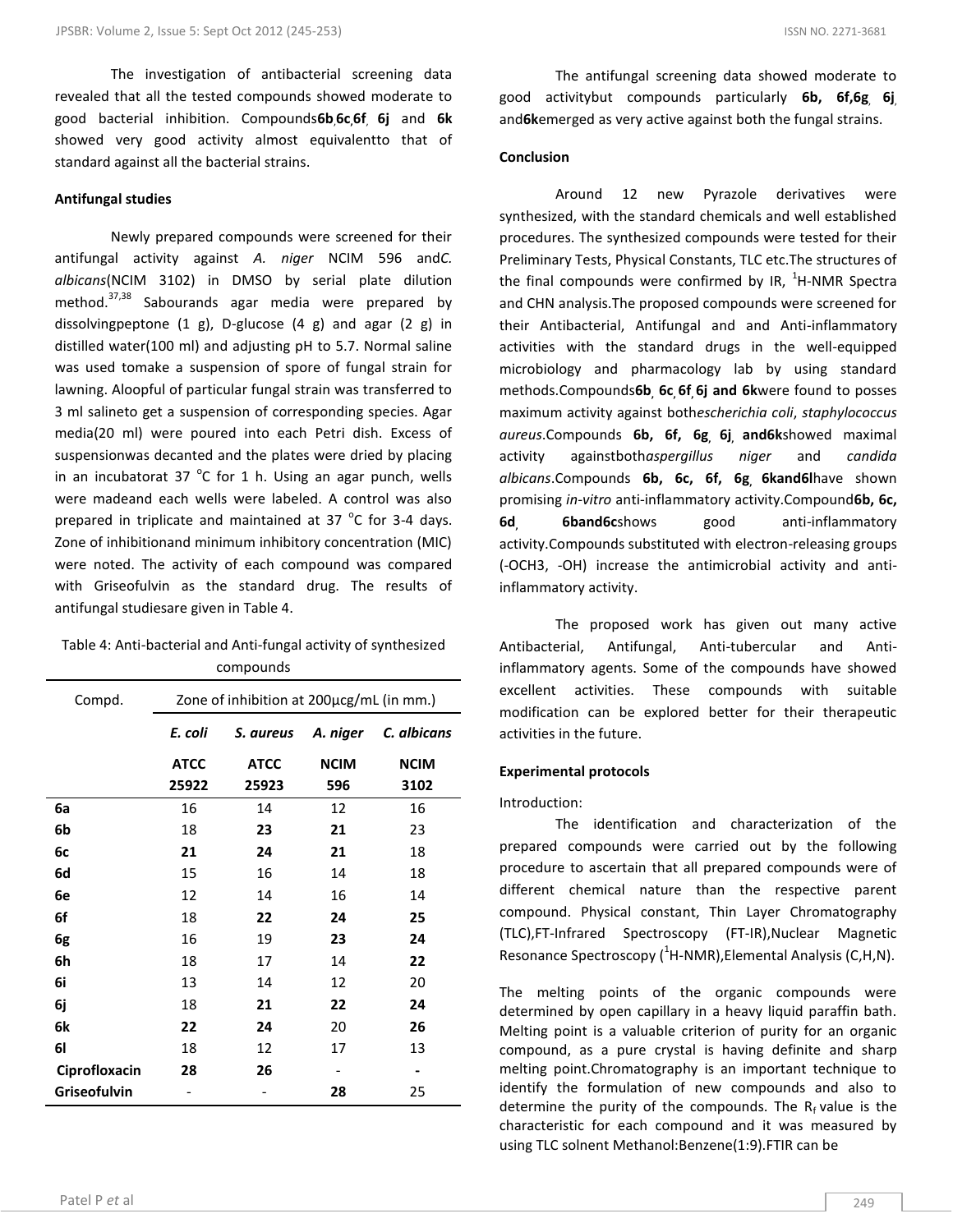routinely used to identify the functional groups and for quality control of raw materials/finished products. Jasco FT/IR 4100 offers fast throughput and rapid access to reliable and dependable IR results.H<sup>1</sup>NMR spectra were recorded on sophisticated multinuclear NMR Spectrometer model Advance-II (Bruker), DMSO-*d6* as internal standards. The instrument is equipped with a Gyromagnet of field strength 9.4 T. Its  $^1$ H frequency is 400 MHz.

# Synthesis of ethyl bis(methylthio)- 2 cynoacrylate(1): $^{39}$

Pulvirised potassium hydroxide(0.2mol) was suspended in dioxane(100mL) and a solution of ethylcynoacetate(0.1mol) and carbon disulphide(0.1mol) in dioxane(50mL) was added with stirring and cooling to maintaine temp. of  $15\text{-}20^{\circ}$ c. After stirred for 20 min. dilute with 250 mL ether. The yellow precipitate filtetered, wash with dioxane-ether (1:1) dried in vacuo over NaOH and  $P_2O_5$ . A solution of dithiolates(2mM) and methyl iodide(4mM) in abs. ethanol was kept at  $0^{\circ}$ c for 2 days. The ethanol was removed by evaporation in vacuo and water added to the residue. The insoluble solid was filtered and dried on recrystallised form ether it yield colorless crystal.



Step 1: General procedure for synthesis of ethyl 5-amino-3- (methylthio)-1-substituted-1H-pyrazole-4-carboxylate  $(3a-c)^{40}$ 

A hydrazide derivative (100 mM) and ketene dithioacetal derivative (150 mM) in methanol (70 mL) was heated under reflux till completion of reaction. The reaction was monitored by thin layer chromatography using mixture of chloroform and methanol (8:2) as eluent. The reaction mass was cooled to 0-5° C to crystallize the product. On filtration and washing with chilled methanol it afforded pyrazole derivatives.

Step 3: General procedure for synthesis of 1-substituted-5 amino-4-  $\left[\frac{h}{dr}a\right]$  [(hydrazinooxy)carbonyl]-1H-pyrazole(4a-c):<sup>41</sup>

A mixture of 0.01 mole of com.(3a-c) and 0.2 mole (10mL) of Hydrazine hydrate were taken in 250 mL round bottom flask attached to a refluxed condenser and refluxed with 50 ml of 95% ethanol for 15 hrs. The resultant mixture was concentrated in 250 ml beaker. It was cooled at room temperature and kept in refrigerator for 2 hrs. The solid mass thus separated out was filtered, dried and purified by recrystallization from ethanol.

Step 4: General Procedure for synthesis of 2-{[5-amino-1 substituted-3(methylthio)-1H-pyrazole-4-yl]carbonyl}-5 methyl-2,4-dihydro-3H-pyrazole-3-one.(5a-c): $42$ 

A mixture of the hydrazide (4a-c) (10 mM) and ethyl acetoacetate (10 mM) in absolute ethanol was heated at reflux for 3 h. The reaction mixture was cooled and the formed precipitate was filtered off, dried and recrystallized from acetic acid.

Step 5: General procedure for Microwave Assisted synthesis of derivative of pyrazole(6a-l): $43$ 

A mixture of 2 mM of aldehyde and 2 mM of different aryl or alkyl amines (5a-c) was taken and triturated in a mortar pestle. Then above mixture was transferred to a vessel which was then kept in microwave for synthesis. 4 to 5 mL of DMF was also added to mixture before putting it in microwave. Microwave was run at 400-480 W for 3 to 6 min for depending on reaction mixtures. Reaction completion was monitored continuously after each run by TLC. Then product was washed with ethanol, solvent was evaporated, dried and recrystalized with ethanol.

Spectral and Analytical data of synthesized compound

1-(5-(benzylideneamino)-3-(methylthio)-1-(pyrazine-2 carbonyl)-1*H*–pyrazole-4-yl)-3-methyl-1*H*–pyrazole-5(4*H*) one**6a**:Yield: 71%, m.p.:140-142, Rf value: 0.74,IR (cm-<sup>1</sup>):2997,1712,1630,1602,1112,668; <sup>1</sup>HNMR:  $\delta$ 9.38(s, 1H of 2pyrazine) 8.76(*d*, 2H of 2- pyrazine), 8.36(*s*, 1H of CH), 7.80(*d*, 2H of benzylidenimine), 7.55(*t*, 3H of benzylidenimine),, 2.58(*s*, 3H of SCH<sub>3</sub>), 2.24(*s*, 1H of CH<sub>2</sub>), 1.90(*s*, 1H of CH<sub>3</sub>); CHN Analysis for  $C_{20}H_{17}N_7O_2S$ , calcd: C,57.27; H,4.09; N,23.37 Found: C,57.22; H,4.26; N,21.81

1-(5-(4-methoxybenzylideneamino)-3-(methylthio)-1- (pyrazine-2-carbonyl)-1*H*–pyrazole-4-yl)-3-methyl-1*H*– pyrazole-5(4*H*)-one**6b**:Yield: 67%, m.p.:143-145,Rf value: 0.70,  $IR$  (cm<sup>-1</sup>): ): 2992,1710,1645,1610,1142,1086,686;  $^{1}$ HNMR: $\delta$ 9.44(s, 1H of 2- pyrazine) 8.66(d, 2H of 2- pyrazine), 8.32(*s*, 1H of CH), 7.73(*d*, 2H of benzylidenimine), 7.02(*d*, 2H of benzylidenimine),3.80(*s*, 3H of OCH3), 2.50(*s*, 3H of SCH3), 2.19(s, 1H of CH<sub>2</sub>), 1.94(s, 1H of CH<sub>3</sub>); CHN Analysis for C21H19N7O3S, calcd: C,56.11; H,4.26; N,21.81 Found: C,56.42; H,4.43; N,21.48

1-(5-(2-hydroxybenzylideneamino)-3-(methylthio)-1-(pyrazine-2-carbonyl)-1*H*–pyrazole-4-yl)-3-methyl-1*H*–pyrazole-5(4*H*) one**6c**:Yield: 63%, m.p.:152-154,Rf value: 0.67, IR (cm-1 ):3398,2988,1698,1634,1592,1286,1046,694;

 $^{1}$ HNMR: $\delta$ 10.98(s, 1H of OH), 8.79(s, 1H of 2- pyrazine),8.66(d, 2H of 2- pyrazine), 8.07(*s*, 1H of CH),7.65-7.03(*m*, 4H of benzylidenimine), 2.86(*s*, 3H of SCH3), 2.51(*s*, 1H of CH2), 1.80(s, 1H of CH<sub>3</sub>); CHN Analysis for  $C_{20}H_{17}N_7O_3S$ , calcd: C,55.16; H,3.93; N,22.52 Found: C,55.47; H,3.83; N,22.26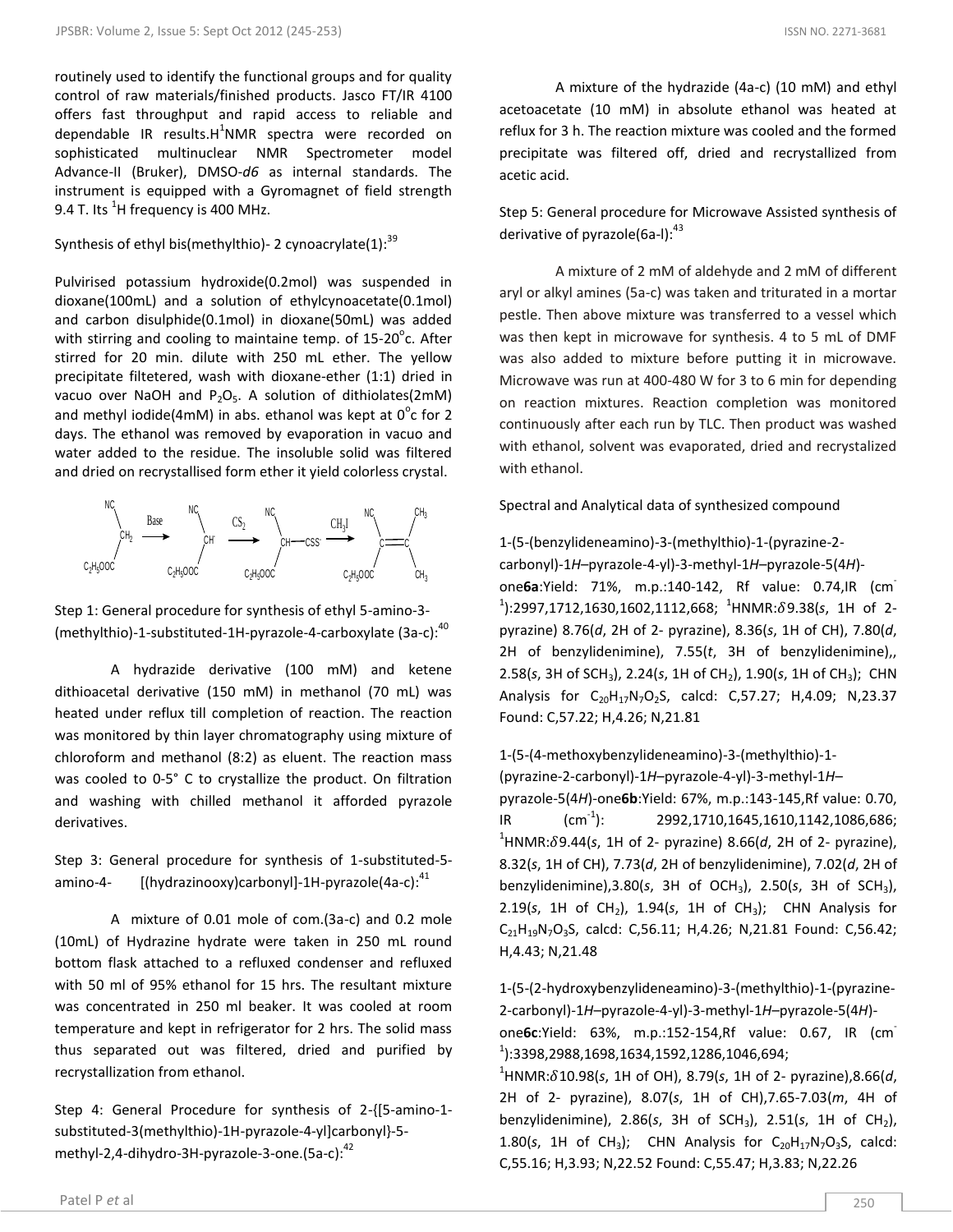3-methyl-1-(3-(methylthio)-5-(3-phenylallylideneamino)-1- (pyrazine-2-carbonyl)-1*H*–pyrazole-4-yl)-1*H*–pyrazole-5(4*H*) one **6d**: Yield: 79%, m.p.: 194-196, Rf value: 0.72, IR (cm<sup>-1</sup>): 2998,1702,1653,1612,1574,1086,674; <sup>1</sup>HNMR:δ9.21(s, 1H of 2- pyrazine) 8.76(*d*, 2H of 2- pyrazine), 7.50 (*d*, 1H of CH), 6.86,7.19 (*dd*, 2H of CH=CH),7.35-7.62(*m*, 5H of benzene), 2.64(*s*, 3H of SCH3), 2.14(*s*, 1H of CH2), 1.96(*s*, 1H of CH3); CHN Analysis for  $C_{22}H_{19}N_7O_2S$ , calcd: C,59.31; H,4.30; N,22.01 Found: C,57.42; H,4.02; N,22.10

# 1-(5-(benzylideneamino)-1-isonicotinoyl-3-(methylthio)-1*H*–

pyrazole-4-yl)-3-methyl-1*H*–pyrazole-5(4*H*)-one**6e**:Yield: 58%, m.p.:178-180,Rf value: 0.76,IR (cm- $1$ ):3008,1699,1634,1597,1080,683;<sup>1</sup>HNMR:  $\delta$ 8.46(d, 2H of 4pyridine),7.93(*s*, 1H of CH),7.72(*d*, 2H of 4- pyridine), 7.63(*d*, 2H of benzylidenimine), 7.26(*t*, 3H of benzylidenimine), 3.29(*s*, 3H of SCH3), 2.56(*s*, 1H of CH2), 2.13(*s*, 1H of CH3); CHN Analysis for  $C_{21}H_1N_6O_2S$ , calcd: C,60.27; H,4.34; N,20.08 Found: C,60.12; H,4.26; N,20.81

1-(1-isonicotinoyl-5-(4-methoxybenzylideneamino)-3-3-

(methylthio)-1*H*–pyrazole-4-yl)-3-methyl-1*H*–pyrazole-5(4*H*) one **6f**: Yield: 56%, m.p.: 145-147, Rf value: 0.75, IR (cm<sup>-1</sup>): 3010,1710,1632,1590,1243,1012,662;<sup>1</sup>HNMR: δ 8.93(d, 2H of 4- pyridine),8.56(*s*, 1H of CH), 7.94(*d*, 2H of 4- pyridine), 7.83(*d*, 2H of benzylidenimine), 7.51(*d*, 2H of benzylidenimine),3.86(*s*, 3H of OCH3), 2.63(*s*, 3H of SCH3), 2.36(*s*, 1H of CH<sub>2</sub>), 2.03(*s*, 1H of CH<sub>3</sub>); CHN Analysis for  $C_{22}H_{20}N_6O_3S$ , calcd: C,58.92; H,4.49; N,18.74; Found: C,57.79; H,4.26; N19.38

1-(5-(2-hydroxybenzylideneamino)-1-isonicotinoyl-3-

(methylthio)-1*H*–pyrazole-4-yl)-3-methyl-1*H*–pyrazole-5(4*H*) one**6g**:Yield: 65%, m.p.:146-148,Rf value: 0.71, IR (cm- $1$ ):3400,2994,1689,1622,1586,1124,1078,697<sup>1</sup>HNMR: $\delta$ 11.12(s, 1H of OH),8.83(*d*, 2H of 4- pyridine),8.59(*s*, 1H of CH), 7.91(*d*, 2H of 4- pyridine, 7.01-7.61(*m*, 4H of benzylidenimine),, 2.72(*s*, 3H of SCH3), 2.15(*s*, 1H of CH2), 1.93(*s*, 1H of CH3); CHN Analysis for  $C_{21}H_{18}N_6O_3S$ , calcd:C,58.05; H,4.18; N,19.34; Found: C,58.03; H,4.24; N,19.33

1-(1-isonicotinoyl-3-(methylthio)-5-(3-phenylallylideneamino)- 1*H*–pyrazole-4-yl)-3-methyl-1*H*–pyrazole-5(4*H*)-one**6h**:Yield:

70%, m.p.:186-188, Rf value: 0.68, IR  $^{-1}$ ): 2997,1732,1659,1621,1015,681;<sup>1</sup>HNMR: δ 8.83(*d*, 2H of 4pyridine),, 7.89(*d*, 2H of 4- pyridine),7.66(*d*, 1H of CH)7.31- 7.60(*m*, 5H of benzene),6.61,7.69 (*dd*, 2H of CH=CH), 2.65(*s*, 3H of SCH3), 2.43(*s*, 1H of CH2), 1.848(*s*, 1H of CH3); CHN Analysis for  $C_{23}H_{20}N_6O_2S$ , calcd:C62.15; H,4.54; N,18.91; Found: C,62.43; H,4.24; N,18.73

1-(5-(benzylideneamino)-3-(methylthio)-1-phenyl-1*H*–

pyrazole-4-yl)-3-methyl-1*H*–pyrazole-5(4*H*)-one**6i**:Yield: 63%, m.p.:126-128,Rf value: 0.76, IR  $\rm (cm^{-1})$ : 3016,1709,1642,1602,1087,690; <sup>1</sup>HNMR:δ8.34(s, 1H of CH), 8.04-7.44(*m*, 10H of 2benzene), 2.73(*s*, 3H of SCH3), 2.33(*s*, 1H of CH<sub>2</sub>), 1.90(*s*, 1H of CH<sub>3</sub>); CHN Analysis for C<sub>20</sub>H<sub>17</sub>N<sub>7</sub>O<sub>2</sub>S, calcd: C,57.27; H,4.09; N,23.37 Found: C,57.22; H,4.26; N,21.81;CHN Analysis for  $C_{21}H_{19}N_5OS$ , calcd: C,64.47; H,4.92; N,17.98; Found: C,64.65; H,4.96; N,17.81

1-(5-(4-methoxybenzylideneamino)-3-(methylthio)-1-phenyl-1*H*–pyrazole-4-yl)-3-methyl-1*H*–pyrazole-5(4*H*)-one**6j**:Yield: 64%, m.p.:139-141, Rf value: 0.68, IR  $(cm^{-1})$ : 3021,1702,1641,1578,1210,1043,673;<sup>1</sup>HNMR: δ 8.27(s, 1H of CH), 8.06-7.06(*m*, 9H of 2benzene),3.79(*s*, 3H of OCH3) 2.64(*s*, 3H of SCH3), 2.29(*s*, 1H of CH2), 2.04(*s*, 1H of CH3); CHN Analysis for  $C_{22}H_{21}N_5O_2S$ , calcd: C,62.99; H,5.05; N,16.69 Found: C,62.78; H,5.31; N,16.58

1-(5-(2-hydroxybenzylideneamino)-3-(methylthio)-1-phenyl-1*H*–pyrazole-4-yl)-3-methyl-1*H*–pyrazole-5(4*H*)-one**6k**:Yield: 68%, m.p.:146-148, Rf value: 0.65, IR  $(cm^{-1})$ : 3394,3024,1731,1651,1597,1253,1104,686; <sup>1</sup>HNMR:δ11.24(*s*, 1H of OH),8.59(*s*, 1H of CH), 8.04-7.02(*m*, 9H of 2benzene), 2.54(*s*, 3H of SCH<sub>3</sub>), 2.31(*s*, 1H of CH<sub>2</sub>), 1.94(*s*, 1H of CH<sub>3</sub>); CHN Analysis for  $C_{21}H_{19}N_5O_2S$ , calcd: C,62.21; H,4.72; N,17.21 Found: C,62.42; H,4.76; N,16.91

3-methyl-1-(3-(methylthio)-5-(3-phenylallylideneamino)-1 phenyl-1*H*–pyrazole-4-yl)-1*H*–pyrazole-5(4*H*)-one**6l**:Yield: 72%, m.p.:165-167;Rf value: 0.72, IR  $(cm<sup>-1</sup>)$ : 3026,1714,1640,1600,1131,692;<sup>1</sup>HNMR: δ7.86(d, 1H of CH), 7.30-7.69(*m*, 10H of 2benzene),5.42,6.02 (*dd*, 2H of CH=CH), 3.05(*s*, 3H of SCH<sub>3</sub>), 2.39(*s*, 1H of CH<sub>2</sub>), 1.84(*s*, 1H of CH<sub>3</sub>); CHN Analysis for  $C_{23}H_{21}N_5OS$ , calcd: C,66.48; H,5.09; N,16.85 Found: C,66.29; H,5.02; N,22.22

# **ACKNOWLEDGEMENT**

The authors wish to express their sincere thanks to Padmabhushan Shri.Balasaheb VikhePatil Ex.Union Minister,Govt.Of India, Hon. Shri.RadhakrishnaVikhePatil Minister for Agricultural and Marketing, Govt. of Maharashtra and Shri. RajendraVikhePatil, Director,Managing Trustee of PRES, Loni for their constant encouragement and support.

# **REFERENCES**

[1]. Klemm.K, Langenscheid. E and Luduig. G. Ger patent 2, *Chem Abstr*,1975: 508, 934 *Chem Abstr,* 1976: 84: 440410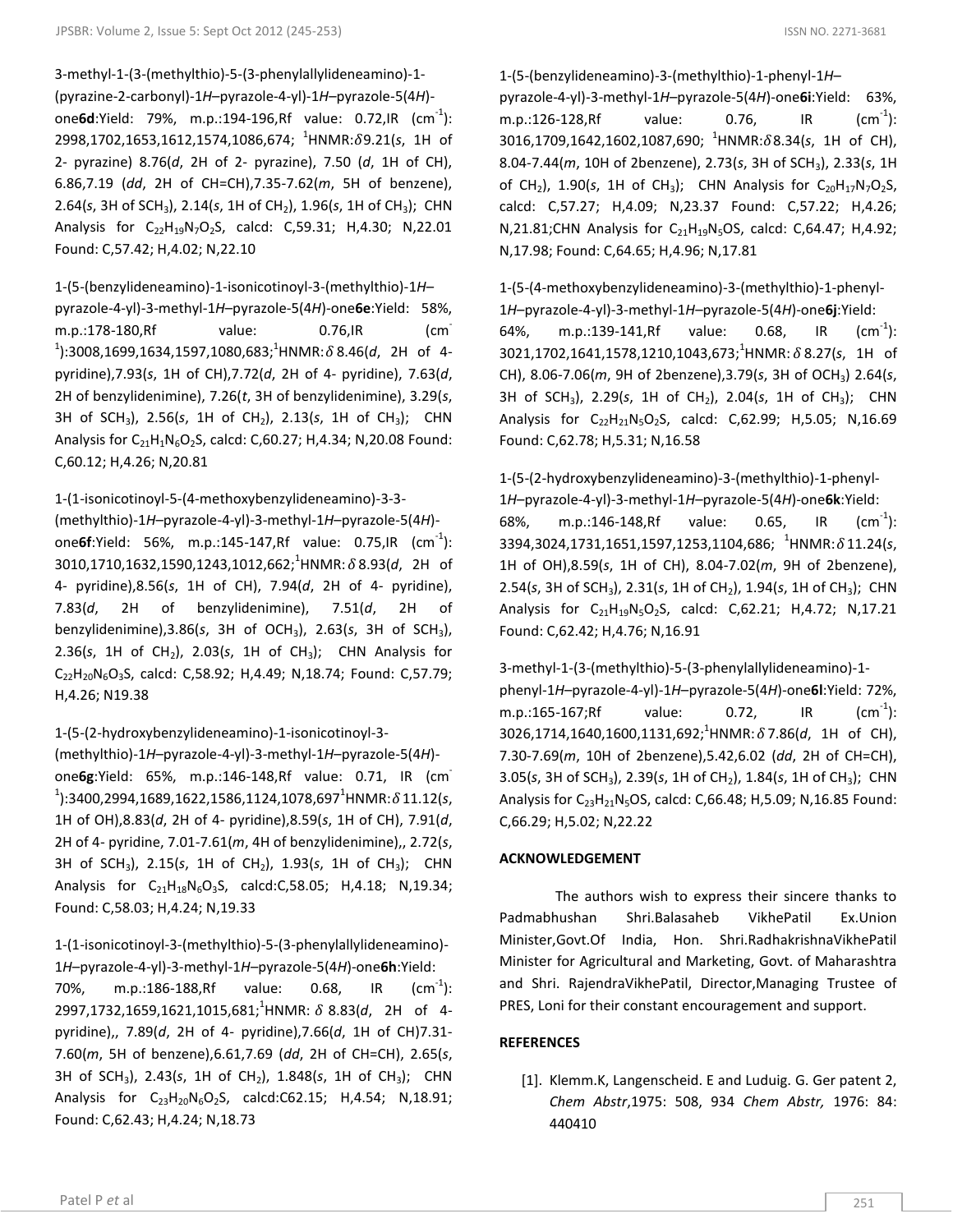- [2]. Andreson. E.L, Casey. J.E., Greene L.C. (Jr), J.L. Lafferty and H.E. Reiff, *J. Med. Chem.*, 1964: 7: 259.
- [3]. Kato, M.hori, Orating K, Izumi K, Kitamikado I, Hassi and Kato A, S.Ohno, O.Hatband and Wakayama J. *J. Pharm Soc. Japan.*, 1963: 97: 71q.
- [4]. Fried, J,Mirzik H, arth G.E, bru T.S, steinberg N.G, tischler M, irschmannand.M and steelman S.L, J*. Amr. Chem. Soc.*, 1963: 85: 236.
- [5]. Heterocyclic compounds by Acheson, 2nd edition, 309, 1960.
- [6]. Pathak R.B and bahel S. C, *J. Ind. Chem. Soc*., 1980: 57: 1108.
- [7]. Pennig T D, Talley J J, Bertenshaw S R, Carter J S, Colins P W, Graneton J M, Lee L F & Malecha J W. *J. Med. chem*  1997; 40(4): 1347.
- [8]. Menozz G, Mosti L, Fossa P, Maltioli F & Ghia M. *J. Heterocyclic chem* 1997; 34: 963.
- [9]. Bondock S, Fadaly W, Metwally M A, 'Synthesis and antimicrobial activity of some new thiazole, thiophene and pyrazole derivatives containing benzothiazole moiety', Eur. J. Med. Chem.,2010;45; 3692-3701.
- [10]. Sahu S K, Banerjee M, Samantray A, Behera C,Azam M A, 'Synthesis and antiviral evaluationof some new pyrazole and fused pyrazolopyrimidinederivatives' , Tropical J. Pharm. Research, 7 (2):**(2008)** 961-968*.*
- [11]. Sridhar R, Perumal P J, Etti S, Shanmugam G, Ponnuswamy M N, Prabavathy V R, Mathivanan N, ' Design, synthesis and anti-microbial activity of 1*H*-prazole carboxylate' , Bioorg. Med. Chem. Lett. , 14;**(2004)** 6035– 6040.
- [12]. Satheesha R N, Balakrishna K, A novel series of nitrofuran containing1,3,4,5-tetra substituted pyrazole via 1,3 dipolar addition reaction. Indian j of chem.(2007); 46B: 375-8.
- [13]. Kuntal M, Yadvendra K. Microwave assisted synthesis of new indophenazine1,3,5-trisubstruted pyrazoline derivatives of benzofuran and their antimicrobialactivity. Bioorganic & Medicinal Chemistry Letters (2009); 19: 2688–92.
- [14]. Mari S K, Bantwal S H, Nalilu S K. Synthesis and antimicrobial studies on novel chloro-fluorine containing hydroxylpyrazolines. European Journal of Medicinal Chemistry (2007); 42: 30-36.
- [15]. Venkat R R, Vijayakumar V, Suchethakumari N. Synthesis and antimicrobialactivities of novel 1, 5-diaryl pyrazoles. European Journal of Medicinal Chemistry(2010); 45:1173–80.
- [16]. Barsoum F F, Girgis A S,'Facile synthesis of bis(4,5 dihydro-1*H*-pyrazole-1- carboxamides) and their thioanalogues of potential PGE2 inhibitory properties' , Eur. J. Med. Chem. , 44: (2009), 2172–2177.
- [17]. Bekhit A A, Ashour H M A, Ghany Y S A, El-DinA. Bekhit A, Baraka A, 'Synthesis andbiological evaluation of some thiazolyl and thiadiazolyl derivatives of 1H-pyrazoles as antiinflammatoey antimicrobial agents' , Eur J. Med.Chem., 43: (2008)456-463.
- [18]. Burguete A, Pontiki E, Hadjipavlou-Litina D, Villar R, Vicente E, Solano B, Ancizu S, Pe´rez- Silanes S, Aldanaa I, Monge A, 'Synthesis and anti-inflammatory/antioxidant activities of some new ring 3-phenyl-1-(1,4-di-*N*-oxide quinoxalin-2-yl)- 2-propen-1-one derivatives and of their 4,5-dihydro- (1*H*)-pyrazole analogues' , Bioorg. Med. Chem. Lett. , 17; (2007) 6439–6443.
- [19]. Gokhan-Kelekc N, Yabanog˘lu S, Ku¨peli E, Salgın U, Ozgen O, Ucar G, Yesilada E, Kendi E, Yesiladaf Y, Altan Bilgin A, 'Synthesis and biological evaluation of some thiazole and thiadiazolyl derivatives of 1*H*-pyrazole as anti-inflammatory antimicrobial' , Bioorg. Med. Chem. 15: (2007) 5775–5786.
- [20]. Laurent G, Michael H D, Kelly M, Clark S, Liming H, Magda M et al. SAR studies of 1, 5-diarylpyrazolebased CCK receptorantagonists. Bio-org & Med Chem Letters (2007); 17: 6493-98*.*
- [21]. Daniele C, Fabrizio M, Marco R, Beatrice B, Synthesis, biological evaluation, and SAR study of novel pyrazole analogues as inhibitors of Mycobacterium tuberculosis: Part 2. Synthesis of rigid pyrazolones, *Bioorganic & Medicinal Chemistry* 17 (2009) 5716–5721.
- [22]. S R Pattan, P A Rabara, J S Pattan, A A Bukitagar, V S Wakale & D S Musmade, Synthesis and evaluation of some novel substituted 1,3,4-oxadiazole and pyrazole derivative for Anti tubercular activity, *Indian Journal of Chemistry,* Vol. 48 B, Oct. 2009, pp. 1453-1456.
- [23]. P F. Torrence, A pyrimidine–pyrazolone nucleoside chimera with potent in vitro anti-orthopoxvirus activity, *Bioorganic & Medicinal Chemistry Letters* 16 (2006) 3224– 3228.
- [24]. El-Sabbagh O I, Baraka M M, Ibrahim S M, Pannecouque P, Andrei G, Snoeck R, Balzarini J, Rashad A A, 'Synthesis and antiviral activity of new pyrazole and thiazole derivatives' , Eur. J. Med. Chem. , 44; (2009) 3746–3753.
- [25]. Rashad A E, Hegab M I, Abdel-Megeid R E, Micky J A, Abdel-Megeid F M E, Bioorg. Med. Chem., 16: (2008)7102–7106.
- [26]. [5-Methylpyrazole-3-carboxylic Acid. The Potent](http://pubs.acs.org/doi/abs/10.1021/jm00327a015)  [Hypoglycemic Metabolite of 3,5-Dimethylpyrazole in the](http://pubs.acs.org/doi/abs/10.1021/jm00327a015)  [Rat.](http://pubs.acs.org/doi/abs/10.1021/jm00327a015) Smith, D L., forist, A A., *et al*; J. *Med. Chem* (1965); 8: 350.
	- [27]. Christodoulou M S, Sandra L, Kasiotis K M, Harotounian S A, 'Novel pyrazole derivatives: synthesis